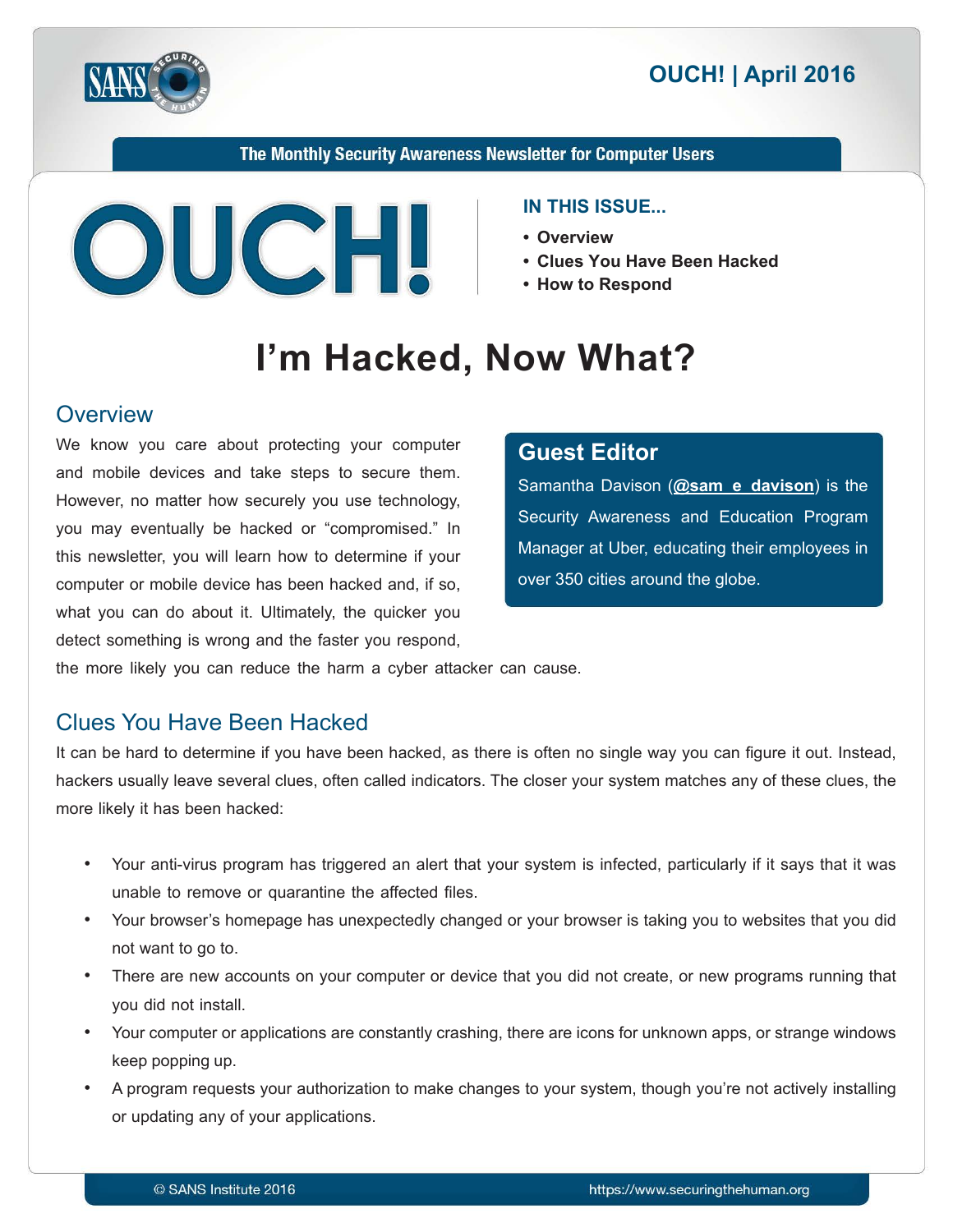# **2016 | OUCH! | April 2016**



#### I'm Hacked, Now What?

- Your password no longer works when you try to log into your system or an online account, even though you know your password is correct.
- Friends ask you why you are spamming them with emails that you know you never sent.
- Your mobile device is causing unauthorized charges to premium SMS numbers.
- Your mobile device suddenly has unexplained very high data or battery usage.

#### How to Respond

If you believe your computer or device has been hacked, the sooner you respond the better. If the computer or device was provided to you by your employer or is used for work, do not try to fix the problem yourself. Not only can you cause more harm than good, but you could also destroy valuable evidence that can be used for an

YKU HAVE BEEN **HACKED! Sooner or later, your computer or device** *may be compromised. The faster you detect an incident and the sooner you respond, the better.* 

investigation. Instead, report the incident to your employer right away, usually by contacting your help desk, security team, or supervisor. If for some reason you cannot contact your organization, or you are concerned about a delay, disconnect your computer or device from the network and then put it in sleep, suspend, or airplane mode. Even if you are not sure if you have been hacked, it is far better to report it just in case. If the computer or device is your own for personal use, here are some steps you can take:

- Change Your Passwords: This includes not only changing the passwords on your computers and mobile devices, but for all of your online accounts. Be sure you do not use the hacked computer to change the passwords. Instead, use a different computer or device that you know is secure to change the passwords.
- Anti-Virus: If your anti-virus software informs you of an infected file, you can follow the actions it recommends. This usually can include quarantining the file, cleaning the file, or deleting the file. Most anti-virus software will have links you can follow to learn more about the specific infection. When in doubt, quarantine the file. If that is not possible, then delete it.
- Rebuilding: If you are unable to fix the infection or you want to be absolutely sure your system is fixed, a more secure option is to rebuild it. For computers, follow your system manufacturer's instructions. In most cases, this will mean using the built-in utilities to reinstall the operating system. If these utilities are missing, corrupted,